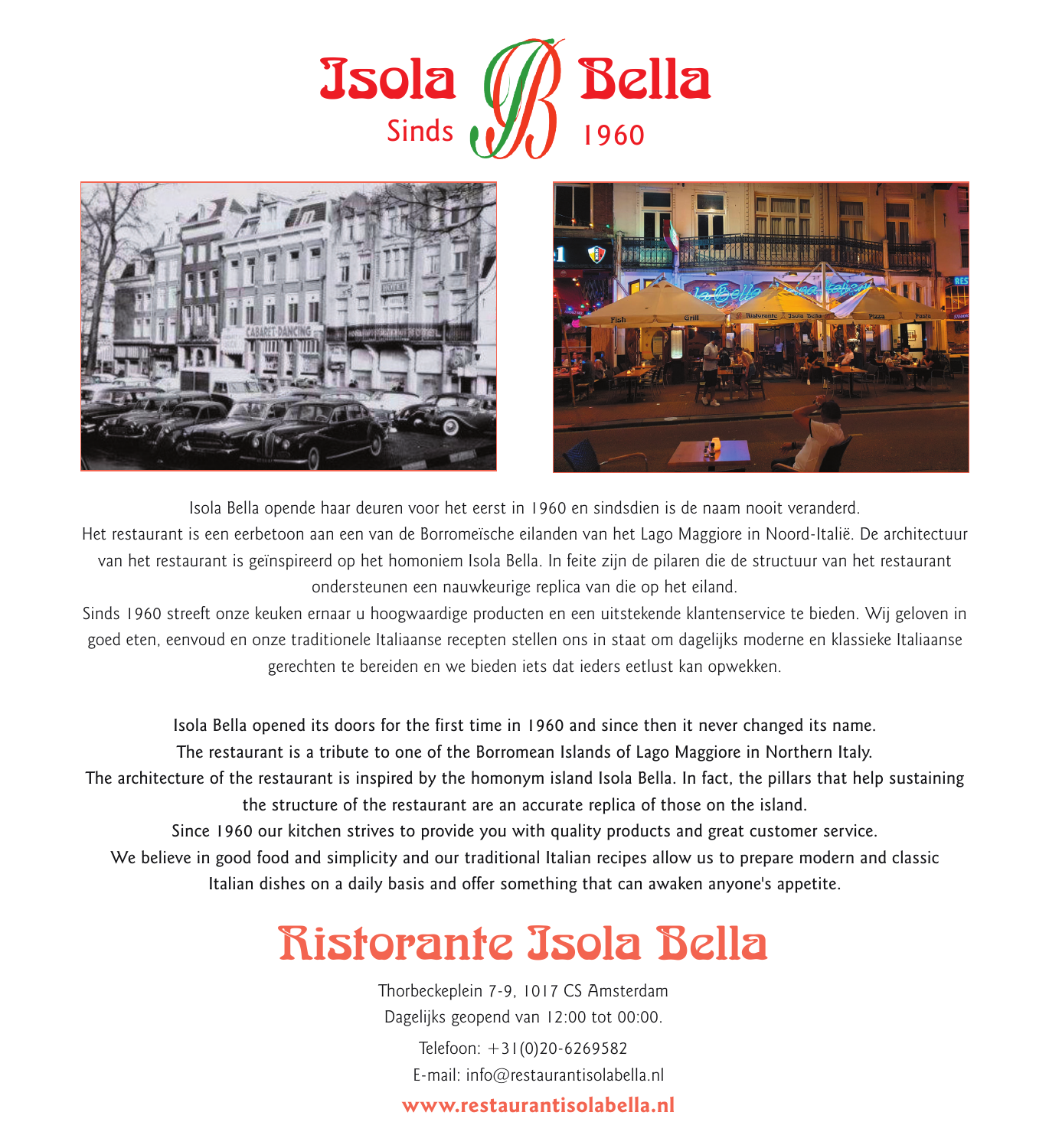# Vini della Casa

*(Sparkling wine / Licht mousserende wijn)*

## **Rood /** Red per glass *4,25* 0,5L *13,95* 1 L *24,95* **Wit /** White per glass *4,25* 0,5L *13,95* 1 L *24,95* **Rosé** per glass *4,25* 0,5L *13,95* 1 L *24,95* **Prosecco Valdobbiadene** per glass *5,95* 0,75L *34,95*

# Vini Rossi

*Rode wijn* / Red wine

### **Bardolino Classico** *€ 27,50*

*Een intens fruitig aroma en een volle smaak.*  This wine is silky and well balanced to the palate.

### **Valpollicella Classico** *€ 32,95*

*Een mooi robijnrode wijn, soepel in het glas.*  A beautifull ruby wine, very smooth to drink.

### **Chianti Classico** *€ 37,50*

*Een kruidige en levendige wijn, mooi in balans.*  A delicate and rich wine with pleasant aromas.

### **Barolo** *€ 58,95*

*Fraai van kleur met een lichte afloop, mondvullend met een stevige structuur en zachte tannines.*  Beautifull colored, mouthfull with a complex Structure and sweet tannines.

### **Amarone** *€ 64,50*

*Mooie balans tussen kracht en elegantie. Dieprood van kleur met een overweldigende geur.*  This wine has a very nice balance between strength and elegance. Dark red color with an overwhelming nose.

### **Bardolino Rosé** *€ 26,50*

*Een frisse rosé met mooie zuren en een fijne en delicate smaak met een kenmerkende kruidigheid.*  A fresh rose with nice acids and a sweet and delicate taste with typical spiciness.

# Vini Bianchi

### *Witte wijn* / White wine

### **Soave** *€ 26,95*

*Een strogele witte wijn met een delicaat aroma.*  A staw yellow white wine with delicate aroma's.

### **Verdicchio Classico** *€ 29,50*

*Een frisse, volle fruitige witte wijn, licht gekruid*  A fresh, fully and fruity white wine, slight spiced.

### **Sauvignon** *€ 32,95*

*Intens van geur, fruitig fris met een aangename afdronk. Smaakt naar perzik en wit fruit.* Intense smell, fruity fresh, peach and white fruit with a pleasant aftertaste.

### **Chardonnay** *€ 34,95*

*Een wijn met een strogele kleur en een intens bouquet met typische fruittonen.* Straw yellow color and intense bouquet with typical fruit notes.

### **Pinot Grigio** *€ 36,95*

*Elegant en verfrissend, in de geur citrus fruit*  Bright yellow with a long and sweet aftertaste.

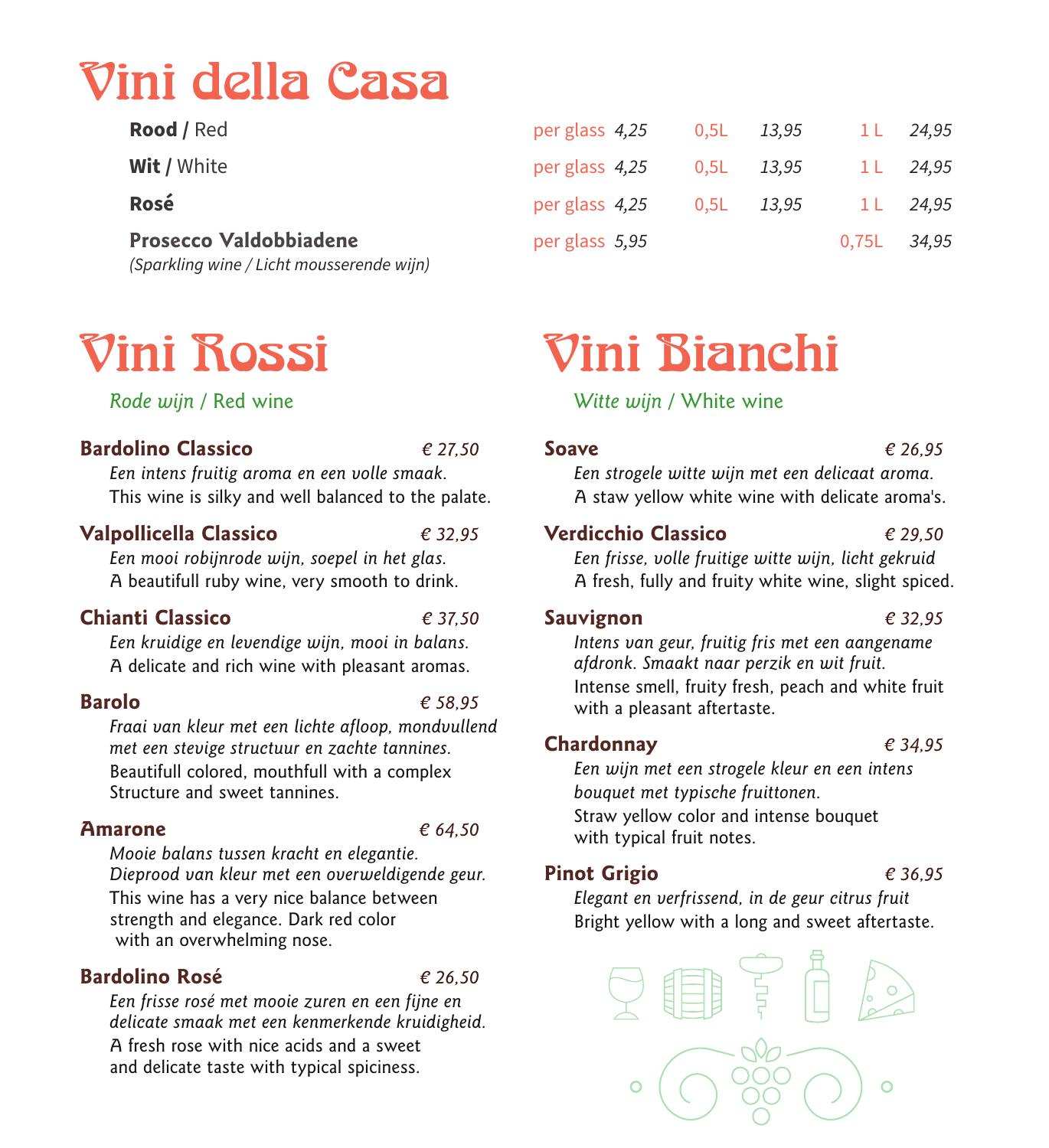# **Fot Drinks**

### € 2,95<br>€ 2,95 Espresso / Koffie  $\epsilon$  2,95<br>Cappuccino / Koffie verkeerd  $\epsilon$  3,45 Cappuccino / Koffie verkeerd  $\epsilon$  3,45<br>Caffe Corretto  $\epsilon$  4,95 Caffe Corretto  $\epsilon$  4,95<br>Irish Coffee  $\epsilon$  7,95 Irish Coffee

## Mineral Water

| Agua Panna - Klein / Small     | € 2.95 |
|--------------------------------|--------|
| San Pellegrino - Klein / Small | € 2.95 |
| Aqua Panna - Groot / Large     | € 6.25 |
| San Pellegrino - Groot / Large | € 6,25 |

## Soft Drinks

| Cola / Cola Light / Sprite / Fanta | € 2.95 |
|------------------------------------|--------|
| Ice Tea / Cassis                   | € 2.95 |
| Bitter Lemon / Tonic               | € 2.95 |
| Appelsap / Jus d' Orange           | € 2.95 |
| Medium Drink                       | €4.25  |
| Large Drink                        | € 6.25 |

# **Aperitivi**

| Porto Rosso                  | €4.95  |
|------------------------------|--------|
| Jägermeister                 | €4.95  |
| Jonge Jenever / Oude Jenever | € 5,25 |
| Martini - Bianco / Rosso     | € 5.25 |
| Rosso Antico                 | € 5.95 |
| Campari / Ricard             | € 5.95 |
| Rum / Vodka / Gin / Tequila  | € 5.95 |
| Kir                          | € 5.95 |

## Beers

| Heinieken - Klein / Small             | $\epsilon$ 3.10 |
|---------------------------------------|-----------------|
| Heinieken - Medium                    | € 4,45          |
| Heinieken - Groot / Large             | € 6,25          |
| Moretti - Klein / Small               | € 3.25          |
| Moretti - Groot / Large               | € 6.45          |
| Wit bier - Fles / Bottle              | €4.50           |
| Alcoholvrij bier 0.0% - Fles / Bottle | €4.25           |
| Nastro Azzurro - Fles / Bottle        | €4.95           |

## Mixed drinks

| <b>Spritz</b><br>Aperol / prosecco / soda water                                                | € 8.75 |
|------------------------------------------------------------------------------------------------|--------|
| <b>Americano</b><br>Campari / red vermouth / soda water                                        | € 8.75 |
| <b>Negroni</b><br>Campari / red vermouth / gin                                                 | € 9.50 |
| <b>Sbagliato</b><br>Campari / red vermouth / prosecco                                          | € 8.50 |
| Campari Soda<br>Campari / prosecco                                                             | € 8.50 |
|                                                                                                |        |
| Garibaldi                                                                                      | € 8.75 |
| Campari / orange juice<br><b>Amaretto Sour</b><br>Amaretto / sweet $\epsilon$ sour lemon juice | € 8.95 |

## Cocnac / Brandy

| Martell V.s. / Vecchia Romagna        | € 8.25 |
|---------------------------------------|--------|
| Calvados / Armagnac / Courvoisier V.s | € 8.25 |
| Remy Martin v.s.o.p.                  | € 8.95 |

## Whiskey

| Johnnie Walker Red Label              | € 7.95          |
|---------------------------------------|-----------------|
| Johnnie Walker Black Label            | € 8.50          |
| Jack Daniel's / Jameson / Balantine's | € 8.50          |
| Dimple - 15 years                     | $\epsilon$ 9.50 |
| Chivas Regal - 12 years               | $\epsilon$ 9.50 |

## Liquori

| Amaretto / Sambuca / Grappa          | € 6.95 |
|--------------------------------------|--------|
| Limoncello / Cointreau / Tia Maria   | € 6.95 |
| Drambuie / Grand Marnier / Kahlua    | € 6.95 |
| Southern / Baileys / Passoa / Malibu | € 6.95 |

## Amari

| Averna / Ramazzotti         | € 6.95 |
|-----------------------------|--------|
| Cynar / Strega / Punt e Mes | € 6.95 |
| Montenegro / Fernet Branca  | € 6.95 |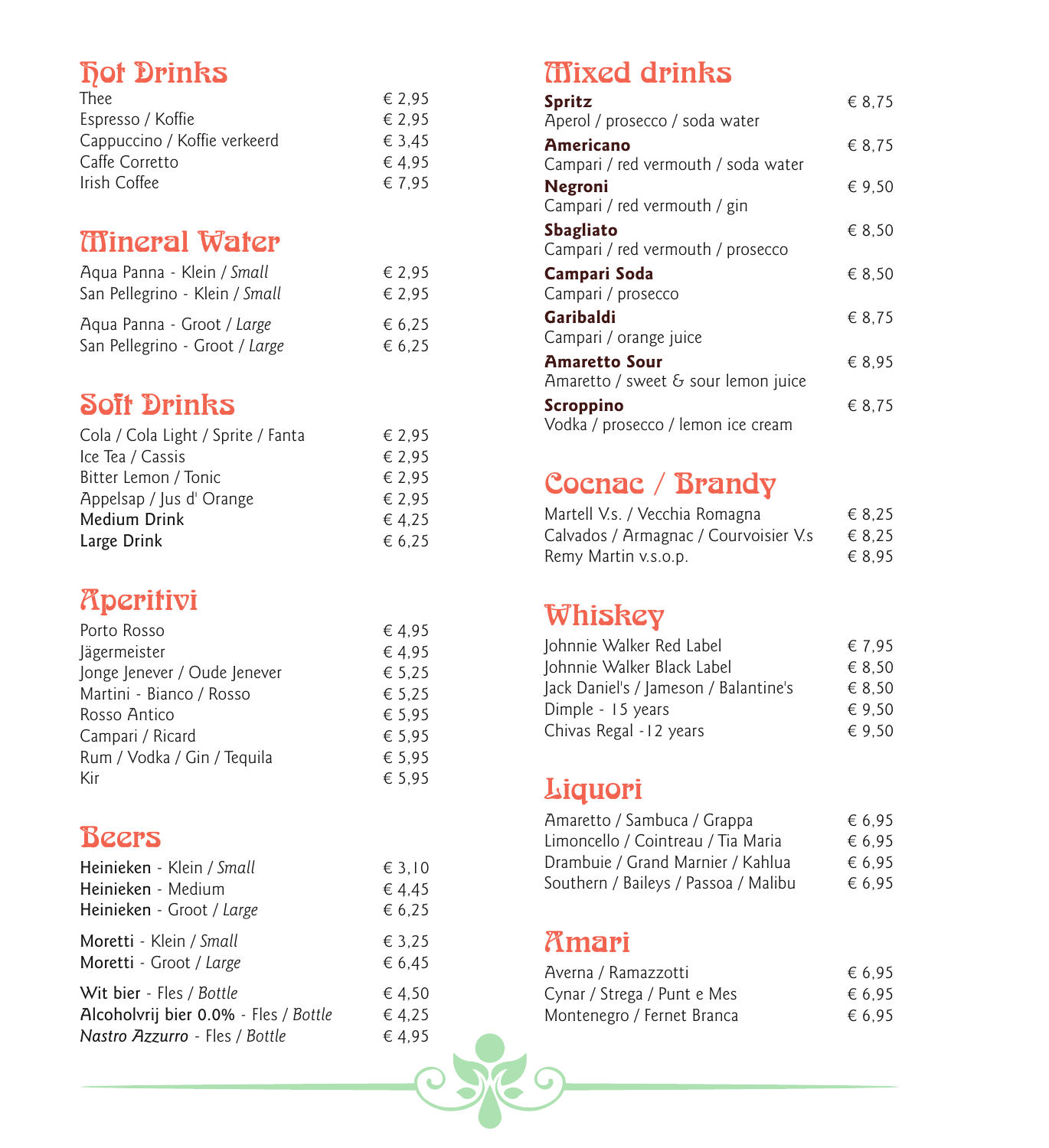# ne.

### *Brood* / Bread

### **1 Pane e Burro**  $\sqrt{\frac{2}{1}}$  *€ 2.75*

*Huisgemaakt brood met knoflookboter* Homemade bread with garlicbutter

**2 Focaccia**  $\sqrt{ }$  *e* 5,75 *Pizzabrood met olijfolie, oregano en knoflook*

Pizza bread with olive oil, oregano and garlic

 **3 Bruschetta Classica** *€ 5,95*

*Geroosterde broodjes, tomaat,knoflook en olijfolie* Toasted bread with tomatoes, garlic and olive oil

### **4 Crostini al Gorgonzola** *€ 7,50*

*Geroosterde broodjes met gorgonzola en room uit de oven* Toasted bread with gorgonzola and cream from the oven

# Insalata

*Salade* / Salad

**7 lnsalata Mista**  $\sqrt{\phantom{a}}$  *€ 6.95* Gemengde salade / Mixed salad

### **8 lnsalata di Rucola/Parmigiano** *€ 10,50*

*Salade met rucola, Parmezaanse kaas en tomaten* Salad with rucola, Parmesan cheese and tomatoes

### **10 lnsalata al Tonno** *€ 11,50*

*Gemengde salade met tonijn* Mixed salad with tunafish

### **11 Mozzarella Caprese** *€ 13,25*

*Mozzarella kaas, tomaat en basilicum* Mozzarella cheese, tomato and basil

# **Zuppe** *Soepen* / Soups

 **5 Crema di Pomodoro** *€ 6,50* Tomaten creme soep / Tomato creme soup

### **6 Minestrone alla Campagnola** *€ 6,75 Traditionele ltaliaanse groentesoep* Traditional Italian vegetable soup

# Antipasti

*Koude voorgerechten* / Cold Starters

### **13 Carpaccio di Filetto di Bue** *€ 16,50*

*Dun gesneden ossenhaas met kappertjes, sla, rucola, Parmezaanse kaas*  Thin slices fillet of beef with capers, salad, rucola and Parmesan cheese

**14 Antipasto Della Casa** *€ 19,50*

*Diverse salami, parmezaanse kaas en olijven (voor 2 personen)* Variety of salami, parmesan cheese and olives (for 2 persons)

### *Warme voorgerechten* / Warm Starters

### **16 Funghi Trifolati** *€ 9,95*

*Gebakken champignons met knoflook in witte wijn*  Fried mushrooms with garlic in white wine

### **18 Gamberoni Aglio e Vino** *€ 16,50*

*Geflambeerde garnalen met knoflook, kruiden en witte wijn* Flambéed prawns with garlic and spices in white wine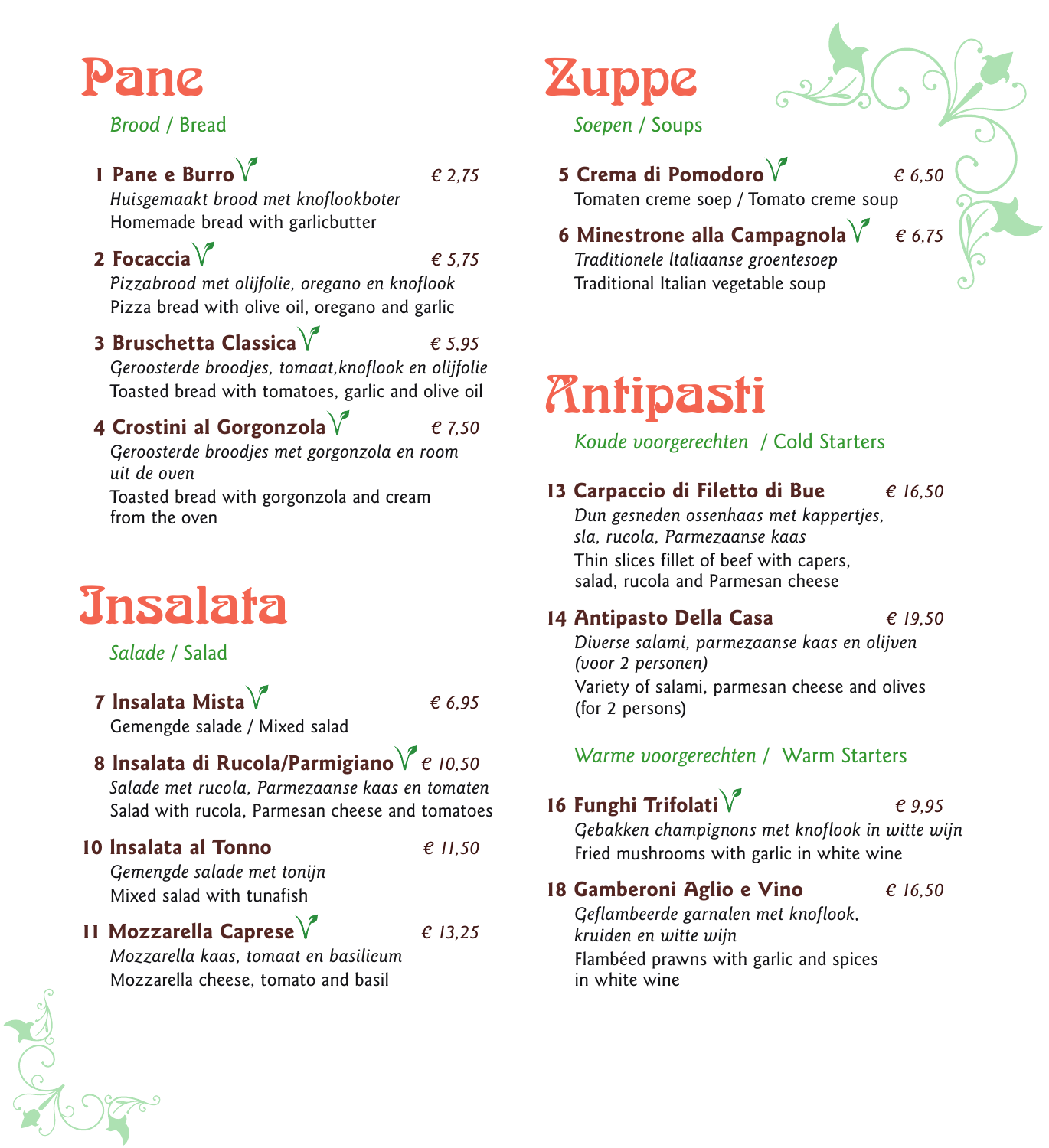# Pasta Fresca

### *Huisgemaakte pasta* / Homemade pasta

### **19 Ravioli Isola Bella** *€ 15,25*

*Spinazie deegkussentjes gevuld met Ricotta kaas in rose saus* 

Spinach pasta stuffed with Ricotta cheese, in pink sauce

### **20 Gnocchi al Ragù** *€ 15,95*

*Aardappelpasta met ragoutsaus met kalfsvlees, knoflook, ui, selderij, prei, courgette en tomaat*  Potato pasta with ragout sauce with veal, garlic, onion, celery, leek, zucchini and tomato

**21 Gnocchi al Gorgonzola** *€ 15,95*

*Aardappelpasta met Gorgonzolasaus*  Potato pasta with Gorgonzola sauce

**22 Panzerotti ai Funghi Porcini** *€ 17,95 Grote panzerotti gevuld met Ricotta kaas,*

*Grana Padano en champignons*  Big panzerotti stuffed with Ricotta cheese, Grana Padano and mushrooms

### **23 Giganti Ricotta e Asparagi** *€ 18,95*

*Grote deegkussens gevuld met Ricotta kaas en asperges in roomsaus*  Big pasta pillows stuffed with Ricotta cheese and asparagus in cream sauce

### **24 Fiocchetti al Gorgonzola** *€ 18,95*

*Deegkussens gevuld met Gorgonzola, Ricotta, Grana Padano in roomsaus* Homemade pasta stuffed with Gorgonzola, Ricotta and Grana Padano in cream sauce

### **25 Rettangoli con Salmone e Aneto** *€ 18,50*

*Deegkussens gevuld met ricotta, zalm, mascarpone, gerookte zalm en dille, in zalm roomsaus* Homemade pasta stuffed with ricotta, salmon, mascarpone, smoked salmon and dill, in salmon cream sauce

### **17 Tortelli alla Zucca con burro,** *€ 18,50* **salvia e Pinoli**

*Pompoentortelli met boter, salie en pijnboompitten* Pumpkin tortelli with butter, sage and pine nuts

# Buon appetito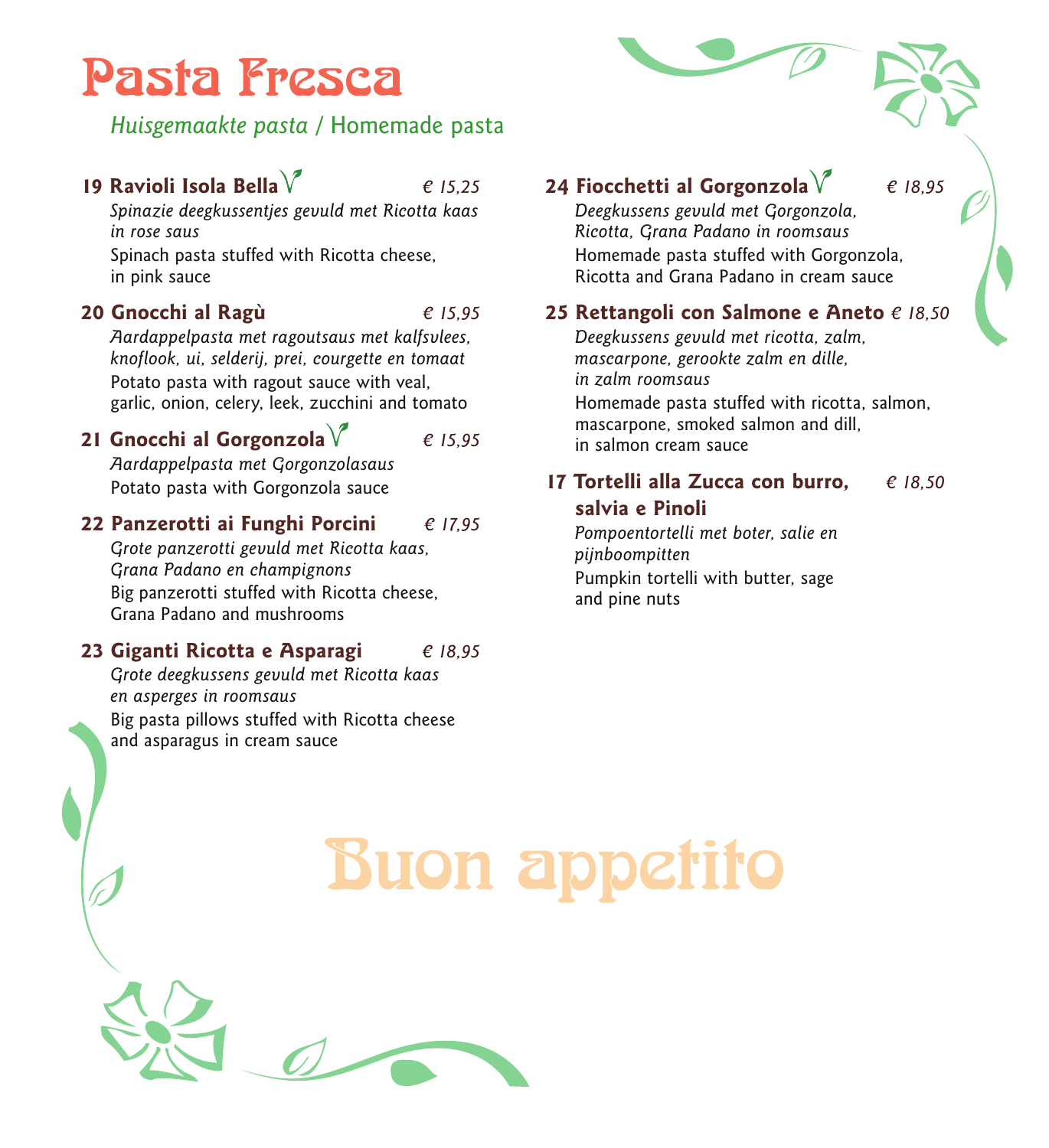

*Pasta* / Pasta

### **26 Spaghetti Pomodoro e Basilico** *€ 10,25 Met tomatensaus en verse basilicum* With tomato sauce and fresh basil **27 Spaghetti Aglio Olio e Peperoncino** *€ 11,45 Met knoflook, olie, ui en hete pepers* With garlic, oil, onions and hot peppers **28 Spaghetti Bolognese** *€ 13,25 Met een overheerlijke rundergehakt-tomatensaus* With sauce made from ground beef and tomato **29 Spaghetti Carbonara** *€ 13,25 Met spek en ei in roomsaus* With bacon and egg in creamsauce **30 Penne Salsiccia** *€ 17,50 Met Italiaanse worstjes, spinazie, uien, knoflook en tomatensaus* With Italian sausages, spinach, onions, garlic and tomato sauce **31 Penne all'Arrabbiata** *€ 12,45 Met knoflook, ui en verse kruiden in een pittige tomatensaus* With garlic, onions and fresh herbs in a spicy tomato sauce **32 Penne Quattro Formaggi** *€ 14,25 Met vier soorten Italiaanse kaas in roomsaus* With four kinds of Italian cheese in creamsauce **33 Penne al Salmone** *€ 14,95 Met gerookte zalm, knoflook, uien, prei courgette en cognac in rose saus* With smoked salmon, garlic, onions, leeks zucchini and cognac in a pink sauce **34 Tagliatelle al Pollo** *€ 14,95 Met kipfilet, prei, courgette, champignons,*

*knoflook, uien en roomsaus* With chicken breast, leeks, zucchini, mushrooms, garlic, onions and cream sauce

### **35 Tagliatelle al Filetto di Manzo** *€ 18,50*

*Met gesneden ossenhaas, knoflook, uien, basilicum en tomaat* With strips of tenderloin, garlic, onions, basil and tomato

## **37 Cannelloni alla Ricotta** *€ 14,25*

*Deegrolletjes met Ricotta en Parmezaanse kaas en spinazie uit de oven* Pastarolls with ricotta and Parmesan cheese and spinach from the oven

**38 Cannelloni al Forno** *€ 14,25*

*Deegrolletjes met vlees, bechamel kaas en Bolognesesaus uit de oven* Pastarolls with meat, bechamel cheese and Bolognese sauce from the oven

### **39 Lasagna al Forno** *€ 15,50*

*Deeggerecht gevuld met gekruid rundergehakt tomatensaus en bechamelsaus uit de oven* Pasta oven dish filled with seasoned ground beef, tomatosauce and bechamel sauce

## **40 Pasta al Parmigiano** *€ 20,95*

*Met tomatensaus en basilicum geflambeerd met cognac in de Parmezaanse kaas* With tomato sauce and basil flambéed with cognac in the Parmesan cheese

**41 Spaghetti ai Gamberoni** *€ 17,50*

*Spaghetti met garnalen, verse tomaat, knoflooken en tomatensaus* Spaghetti with prawns, fresh tomato, garlic and tomato sauce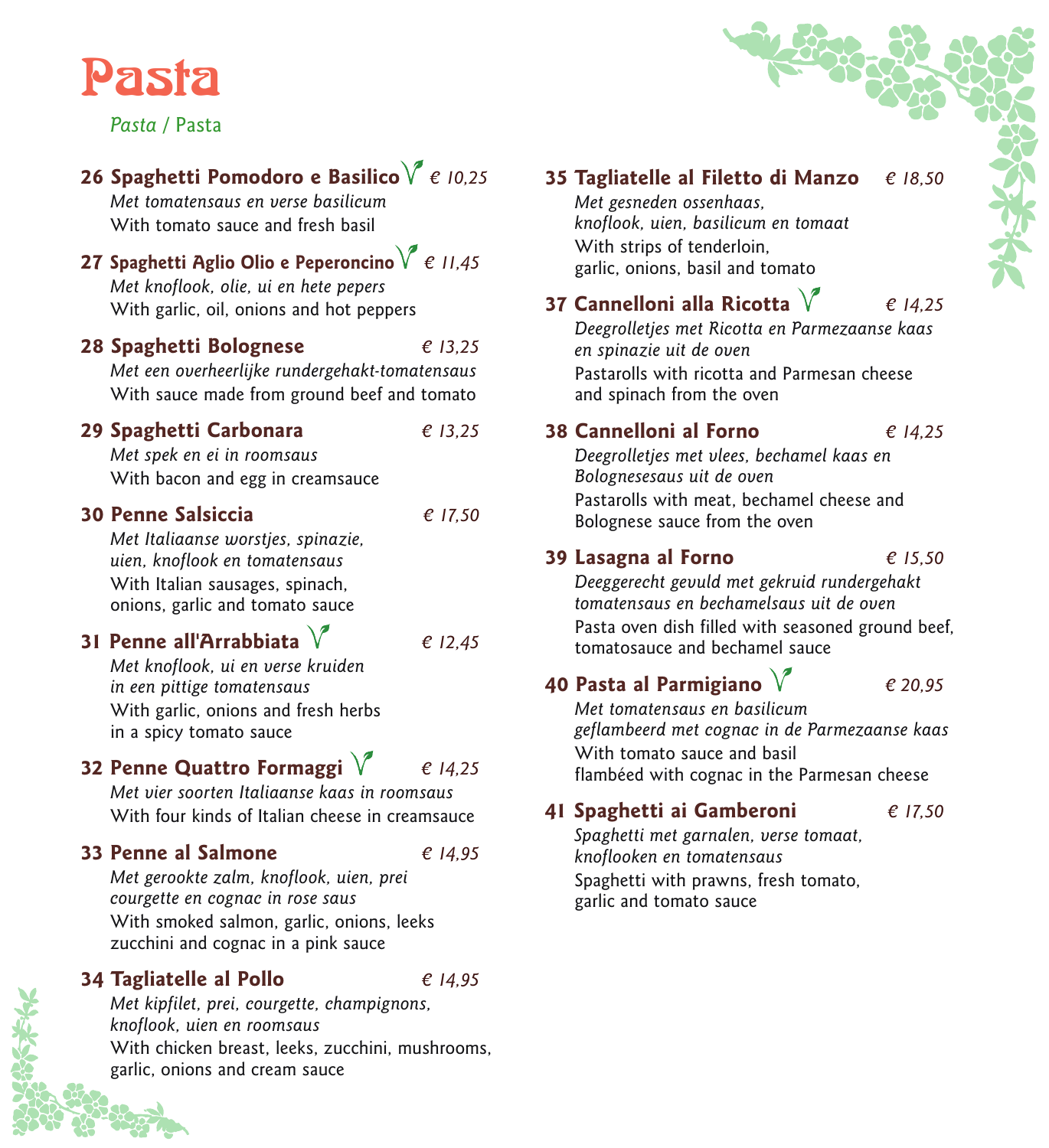# Pizze

*Pizza's* / Pizza's

### **43 Margherita** *€ 8,50*

*Tomatensaus en kaas* Tomato sauce sauce and cheese

### **44 Funghi** *€ 11,25*

*Tomatensaus, kaas en verse champignons* Tomato sauce, cheese and fresh mushrooms

| 45 Salame                                                                                                                                | € 12,25 |
|------------------------------------------------------------------------------------------------------------------------------------------|---------|
| Tomatensaus, kaas en salami<br>Tomato sauce, cheese and salami                                                                           |         |
| <b>46 Prosciutto</b><br>Tomatensaus, kaas en ham<br>Tomato sauce, cheese and ham                                                         | € 12,25 |
| 47 Peperoni<br>Tomatensaus, kaas en pittige salami<br>Tomato sauce, cheese and spicy salami                                              | € 13.25 |
| <b>48 Capricciosa</b><br>Tomatensaus, kaas, ham, champignons<br>Tomato sauce, cheese, ham, mushrooms                                     | € 13.25 |
| <b>49 Siciliana</b><br>Tomatensaus, kaas, ansjovis, kappertjes,<br>olijven, knoflook en pepers<br>Tomato sauce, cheese, anchovy, capers, | € 13.95 |

olives, garlic and hot peppers

### **50 Hawaii** *€ 13,50*

*Tomatensaus, kaas, ananas en ham* Tomato sauce, cheese, pineapple and ham

### **51 Tonno** *€ 13,50*

*Tomatensaus, kaas en tonijn* Tomato sauce, cheese and tunafish

**52 Gorgonzola** *€ 13,95*

*Tomatensaus en Gorgonzola kaas* Tomato sauce and Gorgonzola cheese

### *Heeft u een allergie? Meld het ons!* Do you have any allergies? Let us know! **53 Mozzarella** *€ 13,50 Tomatensaus en Mozzarella kaas* Tomato sauce and Mozzarella cheese **54 Vegetariana** *€ 14,95 Tomatensaus, kaas, champignons, uien, artisjok, paprika en olijven* Tomato sauce, cheese, mushrooms, onions, artichokes, bell peppers and olives **55 Quattro Stagioni** *€ 14,95 Tomatensaus, kaas, ham, salami, champignons en artisjok* Tomato sauce, cheese, ham, salami, mushrooms and artichoke **56 Quattro Formaggi** *€ 14,95 Tomatensaus en verschillende soorten kaas* Tomato sauce and different kinds of cheese **57 Calzone** (double folded pizza) *€ 15,95 Tomatensaus, kaas, salami, ham, artisjok, champignons en gehaktsaus* Tomato sauce, cheese, salami, ham, artichoke, mushrooms and meat sauce **59 Isola Bella** *€ 15,50 Tomatensaus, Mozzarella kaas, Parma-ham, rucola en Parmezaanse kaas* Tomato sauce, Mozzarella cheese, Parma ham, rucola and Parmesan cheese

Hai qualche allergia? Fateci sapere!